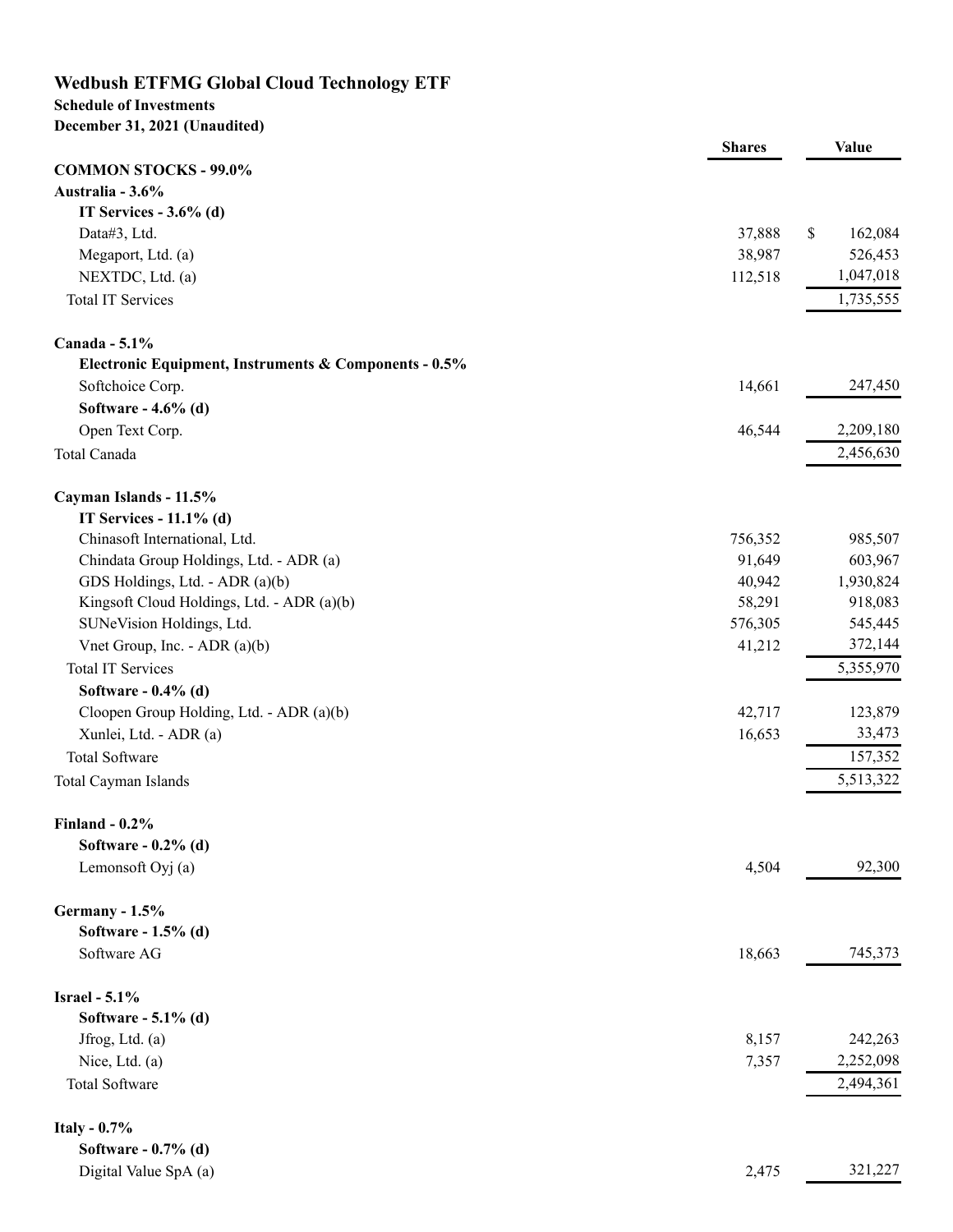| Japan - 9.5%                                         |         |           |
|------------------------------------------------------|---------|-----------|
| IT Services - $9.1\%$ (d)                            |         |           |
| Hennge KK (a)                                        | 7,906   | 133,199   |
| Itochu Techno-Solutions Corp.                        | 58,400  | 1,878,465 |
| NS Solutions Corp.                                   | 22,265  | 686,164   |
| SCSK Corp.                                           | 76,052  | 1,513,370 |
| TechMatrix Corp.                                     | 10,833  | 179,498   |
| <b>Total IT Services</b>                             |         | 4,390,696 |
| Software - $0.4\%$ (d)                               |         |           |
| Cybozu, Inc.                                         | 12,838  | 204,350   |
| Total Japan                                          |         | 4,595,046 |
| Netherlands - 4.6%                                   |         |           |
| Software - 4.6% (d)                                  |         |           |
| Elastic NV (a)                                       | 18,529  | 2,280,736 |
| Republic of Korea - 0.1%                             |         |           |
| <b>Diversified Telecommunication Services - 0.1%</b> |         |           |
| KINX, Inc.                                           | 1,184   | 49,750    |
| Singapore - 1.6%                                     |         |           |
| Real Estate Investment Trusts (REITs) - 1.6%         |         |           |
| Keppel DC REIT                                       | 423,356 | 775,964   |
| <b>Sweden - 4.7%</b>                                 |         |           |
| Software Publishers - 4.7%                           |         |           |
| SINCH AB (a)                                         | 180,131 | 2,294,447 |
| United Kingdom - 2.0%                                |         |           |
| Software - 2.0% (d)                                  |         |           |
| Bytes Technology Group PLC                           | 60,367  | 463,702   |
| Micro Focus International PLC                        | 84,309  | 476,891   |
| <b>Total Software</b>                                |         | 940,593   |
| United States - 48.8%                                |         |           |
| <b>Communications Equipment - 0.1%</b>               |         |           |
| Inseego Corp. $(a)(b)$                               | 8,602   | 50,150    |
| IT Services - 11.8% (d)                              |         |           |
| Backblaze, Inc. - Class A (a)                        | 2,420   | 40,874    |
| Cloudflare, Inc. - Class A (a)                       | 9,300   | 1,222,950 |
| DigitalOcean Holdings, Inc. (a)(b)                   | 8,945   | 718,552   |
| Fastly, Inc. - Class A $(a)(b)$                      | 9,859   | 349,502   |
| Grid Dynamics Holdings, Inc. (a)                     | 5,313   | 201,735   |
| Kyndryl Holdings, Inc. (a)(b)                        | 18,999  | 343,882   |
| Limelight Networks, Inc. (a)                         | 11,178  | 38,341    |
| MongoDB, Inc. (a)                                    | 3,213   | 1,700,801 |
| Rackspace Technology, Inc. (a)(b)                    | 17,516  | 235,941   |
| SolarWinds Corp.                                     | 13,033  | 184,938   |
| Switch, Inc. - Class A                               | 20,056  | 574,404   |
| Unisys Corp. (a)                                     | 5,498   | 113,094   |
| <b>Total IT Services</b>                             |         | 5,725,014 |
| Real Estate Investment Trusts (REITs) - 2.0%         |         |           |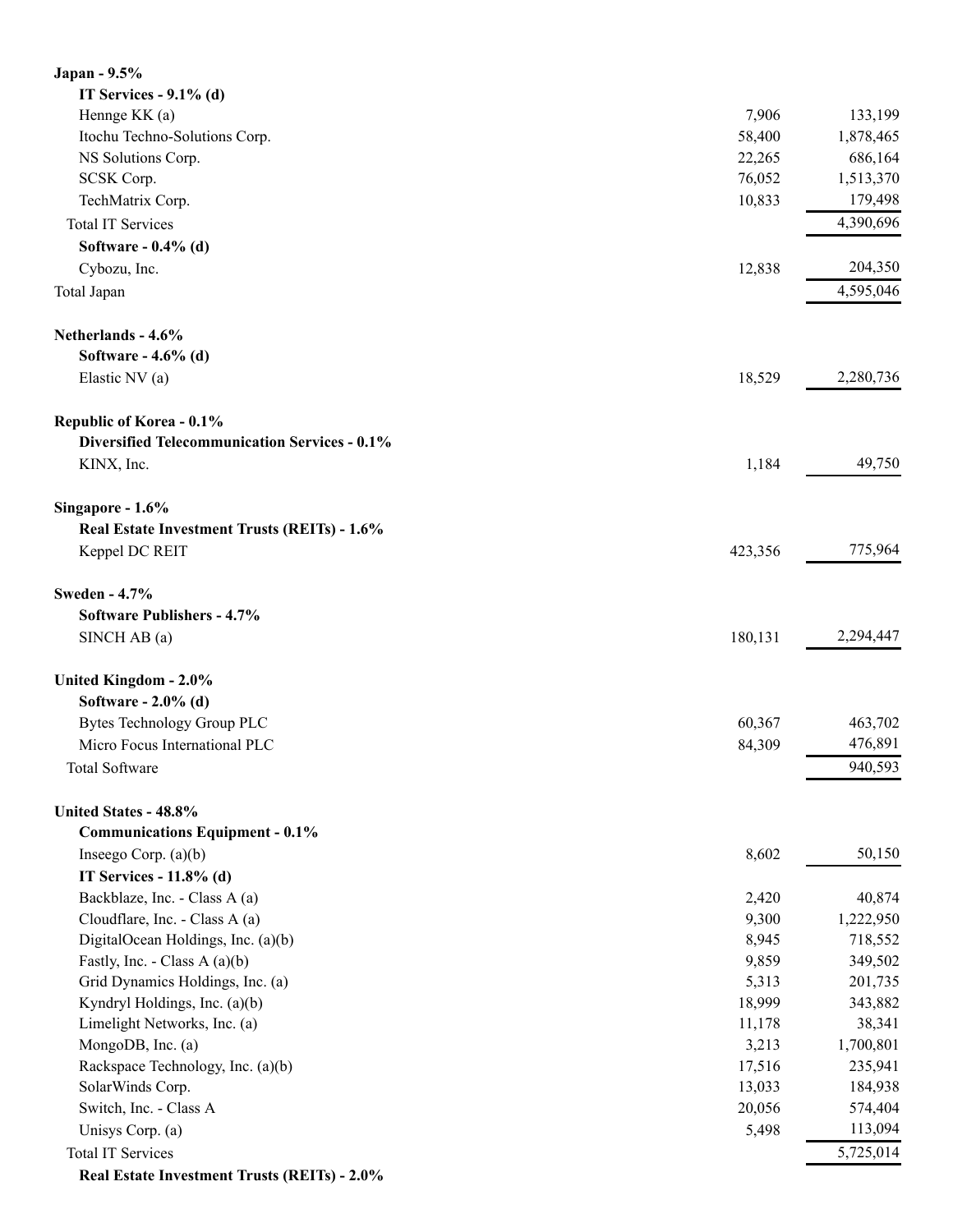| CyrusOne, Inc.                                                                                  | 10,732    | 962,875    |
|-------------------------------------------------------------------------------------------------|-----------|------------|
| Software - 29.7%                                                                                |           |            |
| $8x8$ , Inc. (a)(b)                                                                             | 9,825     | 164,667    |
| Alteryx, Inc. - Class A $(a)(b)$                                                                | 5,490     | 332,145    |
| Anaplan, Inc. (a)                                                                               | 11,985    | 549,512    |
| Appfolio, Inc. - Class A (a)(b)                                                                 | 2,859     | 346,111    |
| Appian Corp. (a)(b)                                                                             | 5,965     | 388,978    |
| Blackbaud, Inc. (a)(b)                                                                          | 4,007     | 316,473    |
| Box, Inc. - Class A $(a)(b)$                                                                    | 12,664    | 331,670    |
| Citrix Systems, Inc.                                                                            | 10,572    | 1,000,005  |
| CommVault Systems, Inc. (a)(b)                                                                  | 3,804     | 262,172    |
| Coupa Software, Inc. (a)(b)                                                                     | 6,428     | 1,015,945  |
| Datadog, Inc. - Class A (a)                                                                     | 9,131     | 1,626,322  |
| Datto Holding Corp. (a)(b)                                                                      | 13,683    | 360,547    |
| Domo, Inc. - Class B (a)                                                                        | 2,687     | 133,275    |
| Dropbox, Inc. - Class A (a)                                                                     | 32,262    | 791,709    |
| Everbridge, Inc. (a)(b)                                                                         | 3,213     | 216,331    |
| Informatica, Inc. - Class A (a)(b)                                                              | 23,200    | 857,936    |
| Intapp, Inc. $(a)$                                                                              | 5,088     | 128,014    |
| Jamf Holding Corp. (a)(b)                                                                       | 10,074    | 382,913    |
| MicroStrategy, Inc. - Class A (a)(b)                                                            | 906       | 493,308    |
| $N$ -Able, Inc. (a)                                                                             | 15,397    | 170,907    |
| nCino, Inc. (a)                                                                                 | 9,661     | 530,002    |
| New Relic, Inc. $(a)(b)$                                                                        | 5,455     | 599,832    |
| Nutanix, Inc. - Class A (a)                                                                     | 17,918    | 570,867    |
| PagerDuty, Inc. $(a)(b)$                                                                        | 7,083     | 246,134    |
| Smartsheet, Inc. - Class A (a)                                                                  | 10,386    | 804,396    |
| Sumo Logic, Inc. (a)(b)                                                                         | 9,133     | 123,843    |
| Teradata Corp. (a)(b)                                                                           | 9,175     | 389,662    |
| Zendesk, Inc. (a)(b)                                                                            | 10,204    | 1,064,175  |
| Zeta Global Holdings Corp. - Class A (a)(b)                                                     | 16,165    | 136,109    |
| <b>Total Software</b>                                                                           |           | 14,333,960 |
| Technology Hardware, Storage & Peripherals - 5.2%                                               |           |            |
| NetApp, Inc.                                                                                    | 17,157    | 1,578,272  |
| Pure Storage, Inc. - Class A (a)                                                                | 23,422    | 762,386    |
| Super Micro Computer, Inc. (a)                                                                  | 4,288     | 188,458    |
| Total Technology Hardware, Storage & Peripherals                                                |           | 2,529,116  |
|                                                                                                 |           |            |
| <b>Total United States</b>                                                                      |           | 23,601,115 |
| TOTAL COMMON STOCKS (Cost \$38,189,517)                                                         |           | 47,896,419 |
| <b>INVESTMENTS PURCHASED WITH PROCEEDS FROM SECURITIES LENDING</b><br><b>COLLATERAL - 20.8%</b> |           |            |
| ETFMG Sit Ultra Short ETF (e)                                                                   | 50,000    | 2,476,445  |
| Mount Vernon Liquid Assets Portfolio, LLC, 0.12% (c)                                            | 7,598,205 | 7,598,205  |
| TOTAL INVESTMENTS PURCHASED WITH PROCEEDS FROM SECURITIES LENDING                               |           |            |
| COLLATERAL (Cost \$10,086,154)                                                                  |           | 10,074,650 |
| <b>SHORT-TERM INVESTMENTS - 2.3%</b>                                                            |           |            |
| <b>Money Market Funds - 2.3%</b>                                                                |           |            |
| First American Government Obligations Fund - Class X, 0.03% (c)                                 | 1,090,735 | 1,090,735  |
| TOTAL SHORT-TERM INVESTMENTS (Cost \$1,090,735)                                                 |           | 1,090,735  |
| Total Investments (Cost \$49,366,406) - 122.1%                                                  |           | 59,061,804 |
|                                                                                                 |           |            |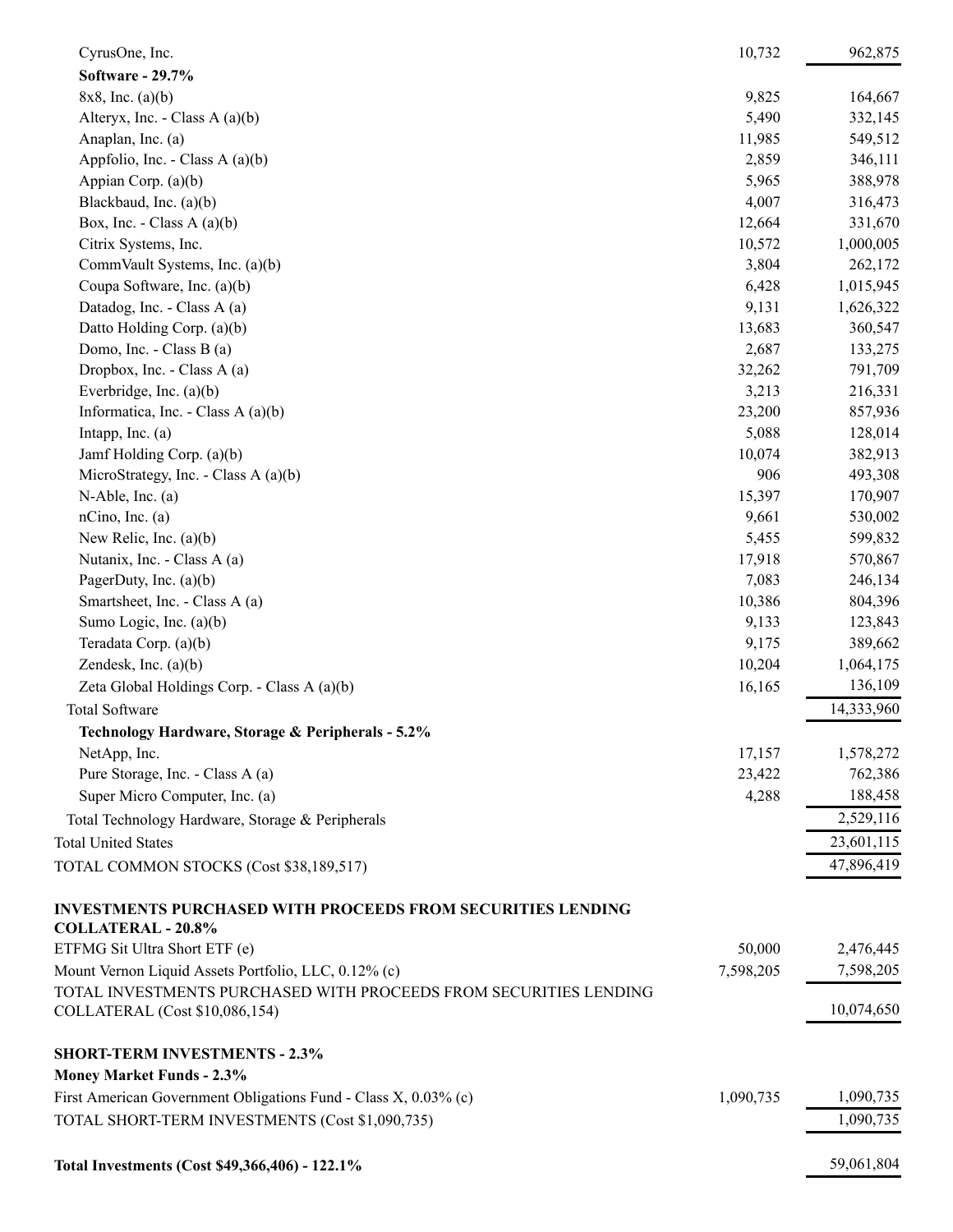# **Liabilities in Excess of Other Assets - (22.1)%** (10,677,799)

### **TOTAL NET ASSETS - 100.0%** \$ 48,384,005

Percentages are stated as a percent of net assets.

ADR American Depositary Receipt

- PLC Public Limited Company
- (a) Non-income producing security.
- (b) All or a portion of this security was out on loan at December 31, 2021.
- (c) The rate shown is the annualized seven-day yield at period end.
- (d) As of December 31, 2021, the Fund had a significant portion of its assets invested in the Software & IT Services Industries.

(e) Affiliated security. A schedule of the Fund's investments in securities of affiliated issuers held during the three months ended December 31, 2021 is set forth below.

| Security Name                       | Value at<br>September 30.<br>2021 | Purchases | Sales | Net Realized <sup>"</sup><br>Gain<br>(Losses) |      | Net Change in<br>Unrealized<br>Appreciation<br>(Depreciation) | Dividend<br>Income | Value at<br>December 31,<br>2021 | Ending<br><b>Shares</b> |
|-------------------------------------|-----------------------------------|-----------|-------|-----------------------------------------------|------|---------------------------------------------------------------|--------------------|----------------------------------|-------------------------|
| ETFMG Sit Ultra<br><b>Short ETF</b> | 2,487,750 \$                      |           |       | - 8                                           | - \$ | $(11.305)$ \$                                                 | 933 S              | 2.476.445                        | 50,000                  |

The Global Industry Classification Standard (GICS®) was developed by and/or is the exclusive property of MSCI, Inc. and Standard & Poor's Financial Services LLC ("S&P"). GICS is a service mark of MSCI and S&P and has been licensed for use by U.S. Bancorp Fund Services, LLC, doing business as U.S. Bank Global Fund Services ("Fund Services").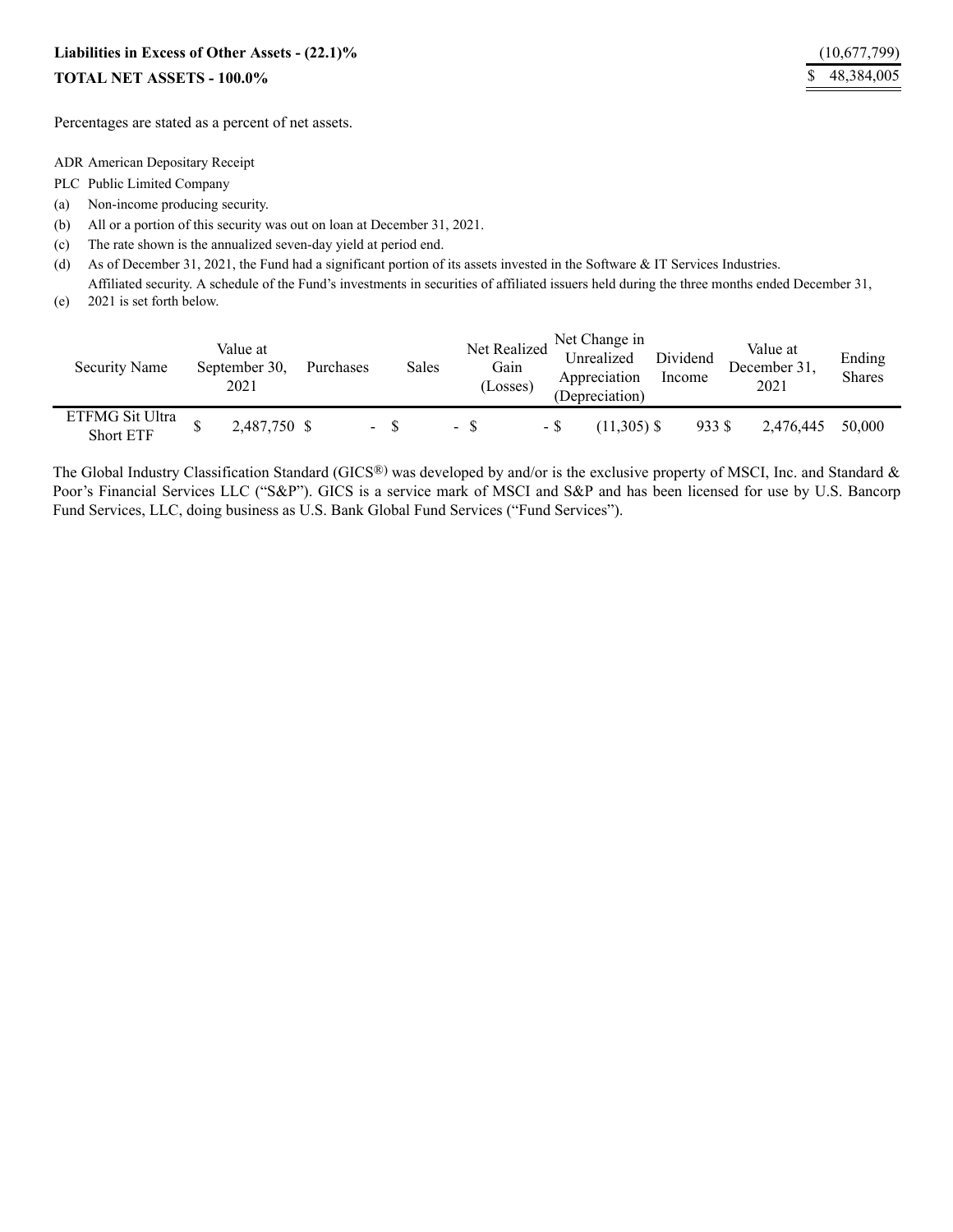### **ETF Managers Trust**

The following is a summary of significant accounting policies consistently followed by ETFMG Prime Junior Silver Miners ETF ("SILJ"), ETFMG Prime 2x Daily Junior Silver Miners ETF ("SILX"), ETFMG Prime 2x Daily Inverse Junior Silver Miners ETF ("SINV"), ETFMG Prime Cyber Security ETF ("HACK"), ETFMG Prime Mobile Payments ETF ("IPAY"), ETFMG Sit Ultra Short ETF ("VALT"), ETFMG Travel Tech ETF ("AWAY"), ETFMG Treatments, Testing and Advancements ETF ("GERM"), ETFMG Alternative Harvest U.S. ETF ("MJUS"), ETFMG Alternative Harvest ETF ("MJ"), ETFMG 2x Daily Alternative Harvest ETF ("MJXL"), ETFMG 2x Daily Inverse Alternative Harvest ETF ("MJIN"), ETFMG 2x Daily Travel Tech ETF ("AWYX"), Wedbush ETFMG Video Game Tech ETF ("GAMR"), Wedbush ETFMG Global Cloud Technology ETF ("IVES"), BlueStar Israel Technology ETF ("ITEQ"), Etho Climate Leadership U.S. ETF ("ETHO"), AI Powered Equity ETF ("AIEQ") and ETFMG Real Estate Tech ETF ('HHH") (each a "Fund," or collectively the "Funds").

**Security Valuation**. Securities listed on a securities exchange, market or automated quotation system for which quotations are readily available (except for securities traded on NASDAQ), including securities traded over the counter, are valued at the last quoted sale price on the primary exchange or market (foreign or domestic) on which they are traded on the valuation date (or at approximately 4:00 pm Eastern Time if a security's primary exchange is normally open at that time), or, if there is no such reported sale on the valuation date, at the most recent quoted bid price. For securities traded on NASDAQ, the NASDAQ Official Closing Price will be used.

Securities for which quotations are not readily available are valued at their respective fair values as determined in good faith by the Board of Trustees (the "Board"). When a security is "fair valued," consideration is given to the facts and circumstances relevant to the particular situation, including a review of various factors set forth in the pricing procedures adopted by the Funds' Board. The use of fair value pricing by a Fund may cause the net asset value of its shares to differ significantly from the net asset value that would be calculated without regard to such considerations. As of December 31, 2021, AIEQ, HACK, IPAY, VALT, AWAY, GERM, MJUS, MJ, MJXL, MJIN, SINV, SILX, AWYX, GAMR, IVES, ITEQ, HHH and ETHO did not hold any fair valued securities. As of December 31, 2021, SILJ held two fair valued securities.

As described above, the Funds utilize various methods to measure the fair value of their investments on a recurring basis. U.S. GAAP establishes a hierarchy that prioritizes inputs to valuation methods. The three levels of inputs are:

Level Unadjusted quoted prices in active markets for identical assets or liabilities that the Funds have the ability to access. 1

Level Observable inputs other than quoted prices included in Level 1 that are observable for the asset or liability, either directly or

2 indirectly. These inputs may include quoted prices for the identical instrument on an inactive market, prices for similar instruments, interest rates, prepayment speeds, credit risk, yield curves, default rates and similar data.

Level Unobservable inputs for the asset or liability, to the extent relevant observable inputs are not available; representing the

3 Funds' own assumptions about the assumptions a market participant would use in valuing the asset or liability and would be based on the best information available.

The availability of observable inputs can vary from security to security and is affected by a wide variety of factors, including, for example, the type of security, whether the security is new and not yet established in the marketplace, the liquidity of markets, and other characteristics particular to the security. To the extent that valuation is based on models or inputs that are less observable or unobservable in the market, the determination of fair value requires more judgment. Accordingly, the degree of judgment exercised in determining fair value is greatest for instruments categorized in Level 3.

The inputs used to measure fair value may fall into different levels of the fair value hierarchy. In such cases, for disclosure purposes, the level in the fair value hierarchy within which the fair value measurement falls in its entirety, is determined based on the lowest level input that is significant to the fair value measurement in its entirety.

The following is a summary of the inputs used to value the Funds' investments as of December 31, 2021:

**IVES**

| <b>IVED</b>                                               |              |         |                          |  |                   |  |  |  |  |
|-----------------------------------------------------------|--------------|---------|--------------------------|--|-------------------|--|--|--|--|
| Assets $\wedge$                                           | Level 1      | Level 2 | Level 3                  |  | Total             |  |  |  |  |
| Common Stocks                                             | \$47,896,419 |         | $\sim$                   |  | $-$ \$ 47,896,419 |  |  |  |  |
| <b>Short-Term Investments</b>                             | 1,090,735    |         | $\overline{\phantom{a}}$ |  | 1,090,735         |  |  |  |  |
| ETFMG Sit Ultra Short ETF**                               | 2,476,445    |         |                          |  | 2,476,445         |  |  |  |  |
| Investments Purchased with Securities Lending Collateral* | $\,$         |         | $\qquad \qquad$          |  | 7,598,205         |  |  |  |  |